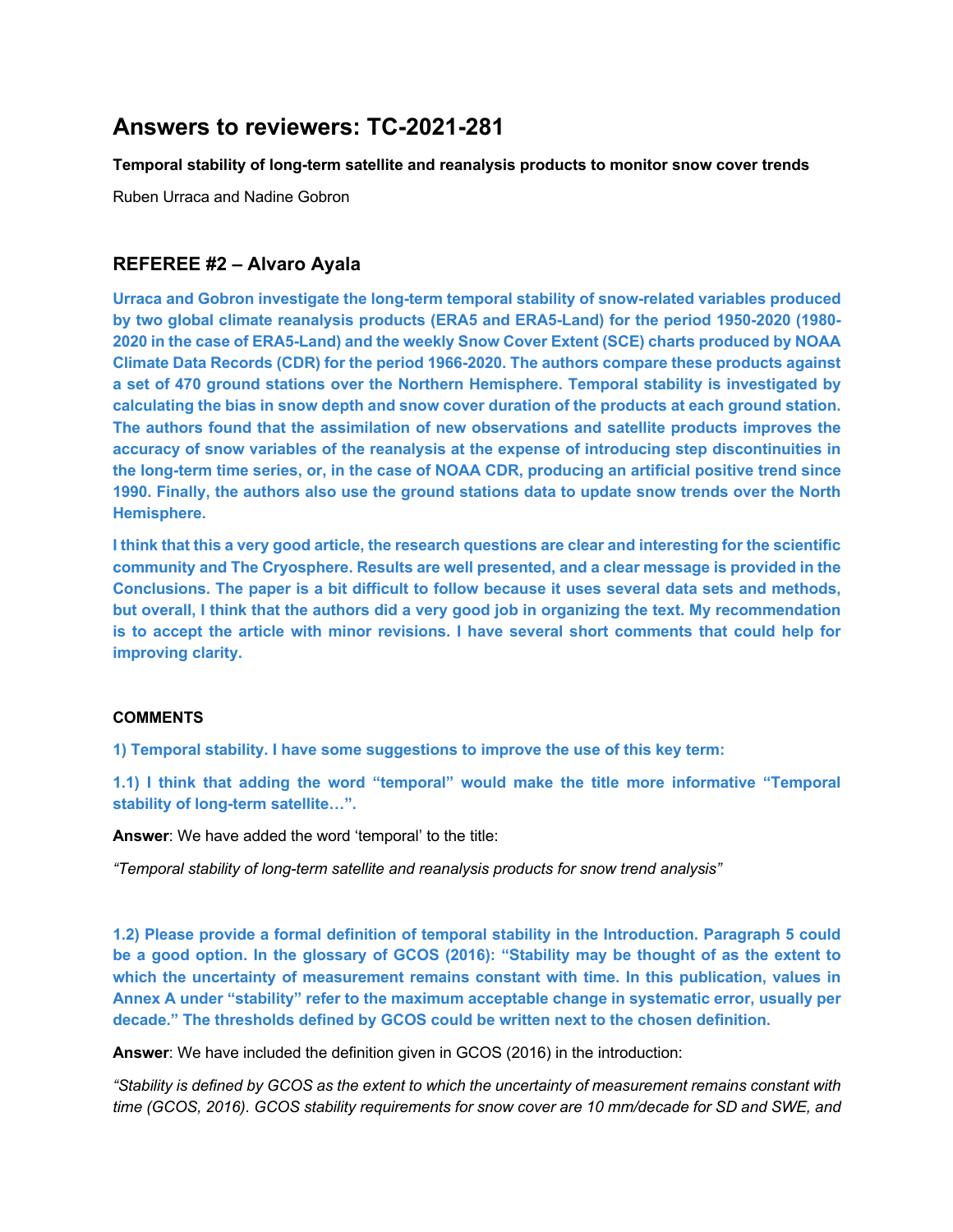*4%/decade for SCE. These requirements refer to the maximum acceptable change in systematic error per decade."*

# **2) As the authors don't use data from Canada it might be good to comment about the limitations of the analyses of snow trends in the Northern Hemisphere.**

**Answer**: Following the reviewers' suggestions, we have added Canadian in-situ data to the study. We have processed all the stations available in the Canadian Historical Daily Snow Depth Database. Out of them, 57 passed our selection criteria for trend/stability analysis, and 34 were classified as representative for the validation of gridded datasets.

## **SUGGESTED TECHNICAL CORRECTIONS**

**2: The acronym EO is not used again in the article. I would remove the parenthesis.**

**Answer**: We have removed the acronym.

### **3: "Temporal stability is essential but…" Essential for what?**

**Answer**: We have rephrased the sentence as follows:

*"Monitoring snow cover to infer climate change impacts is now feasible using Earth Observation data together with reanalysis products (derived from earth system model and data assimilation). Temporal stability becomes essential when these products are used to monitor snow cover changes over time. The stability of satellite products can be altered when multiple sensors are combined into a single product, and due to the degradation and orbital drifts in each individual sensor."*

# **5: "some longest satellite and reanalysis products" but NOAA CDR was not originally a satellite product, or yes? Maybe you can find a more general term than satellite?**

**Answer**: Before 1999, NOAA CDR was derived manually by trained scientists from optical satellite data. Since then, NOAA CDR assimilates the IMS satellite product. So, despite the manual processing of data, NOAA-CDR has always used satellite images as inputs.

### **11: lack of direct data assimilation**

**and** 

### **11: at the expense of**

**Answer**: We have rephrased as follows:

*"By contrast, ERA5-Land is more stable because it does not assimilate directly snow observations, but this leads to a worse accuracy despite having a finer spatial resolution"*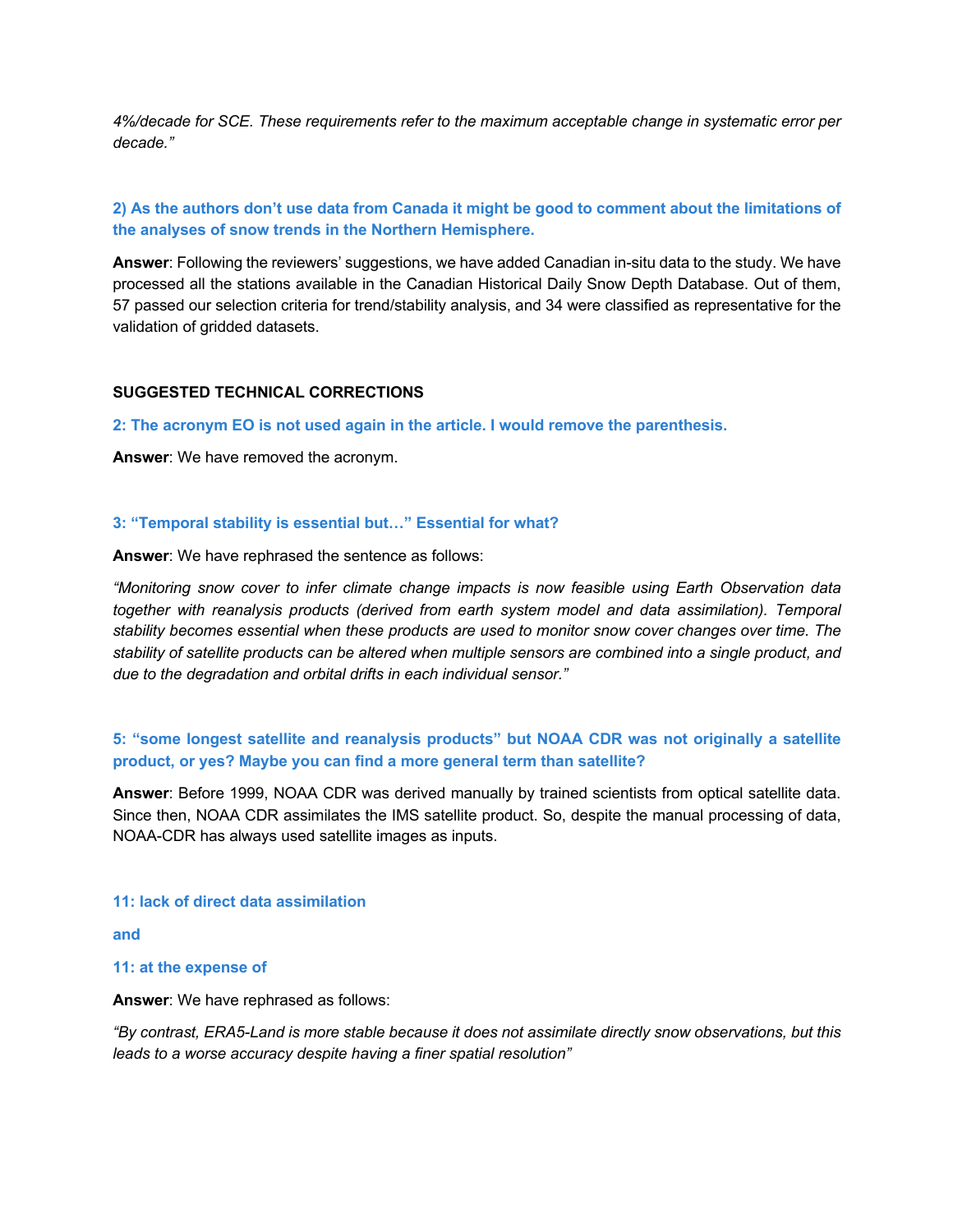## **14-15: This sentence is a bit confusing. I would suggest using here the "trade-off" sentence of the conclusions.**

**Answer**: Rephrased as follows:

*"Reanalysis datasets face a trade-off between accuracy and stability when assimilating new data to improve their estimations."*

## **25: What variable would be "snow-albedo feedback" with units W m-2 K-1? Can you be more specific?**

**Answer**: This is the definition of climate feedback given by IPCC:

*"Changes of the net energy budget at the top of atmosphere (TOA) in response to a change in the Global Surface Air Temperature (GSAT)"*

The IPPC AR reference is included at the end of the sentence for clarification.

## **32: What do you mean by "changing vegetation"? Do you mean seasonal changes? Does it affect the spatial representativity of ground stations?**

**Answer**: The spatial representativeness of the stations, regarding snow cover variables, is reduced in stations surrounded by a heterogeneous land cover. We have rephrased as follows:

*"Ground stations provide the most accurate snow measurements, but their spatial representativeness is very limited in mountain regions or places with heterogeneous land cover"*

**34: What is the source for the 11 long-term stations in the Southern Hemisphere? In Chile and Argentina there are several snow stations with long-term data, although not with a very high frequency (Masiokas et al., 2006).**

**Answer**: The statement was extracted from IPCC AR5:

*"Measurement challenges are particularly acute in the Southern Hemisphere (SH), where only about 11 long-duration in situ records continue to recent times: seven in the central Andes and four in southeast Australia."*

We have included the corresponding reference. Nevertheless, we have relaxed the sentence as follows:

*"Long-term snow measurements are particularly limited in the Southern Hemisphere (SH) (Stocker et al., 2013)."*

### **46: On the other hand, microwave-based…**

**Answer**: Done

**74-75: Please explain what data are used to update the trends.**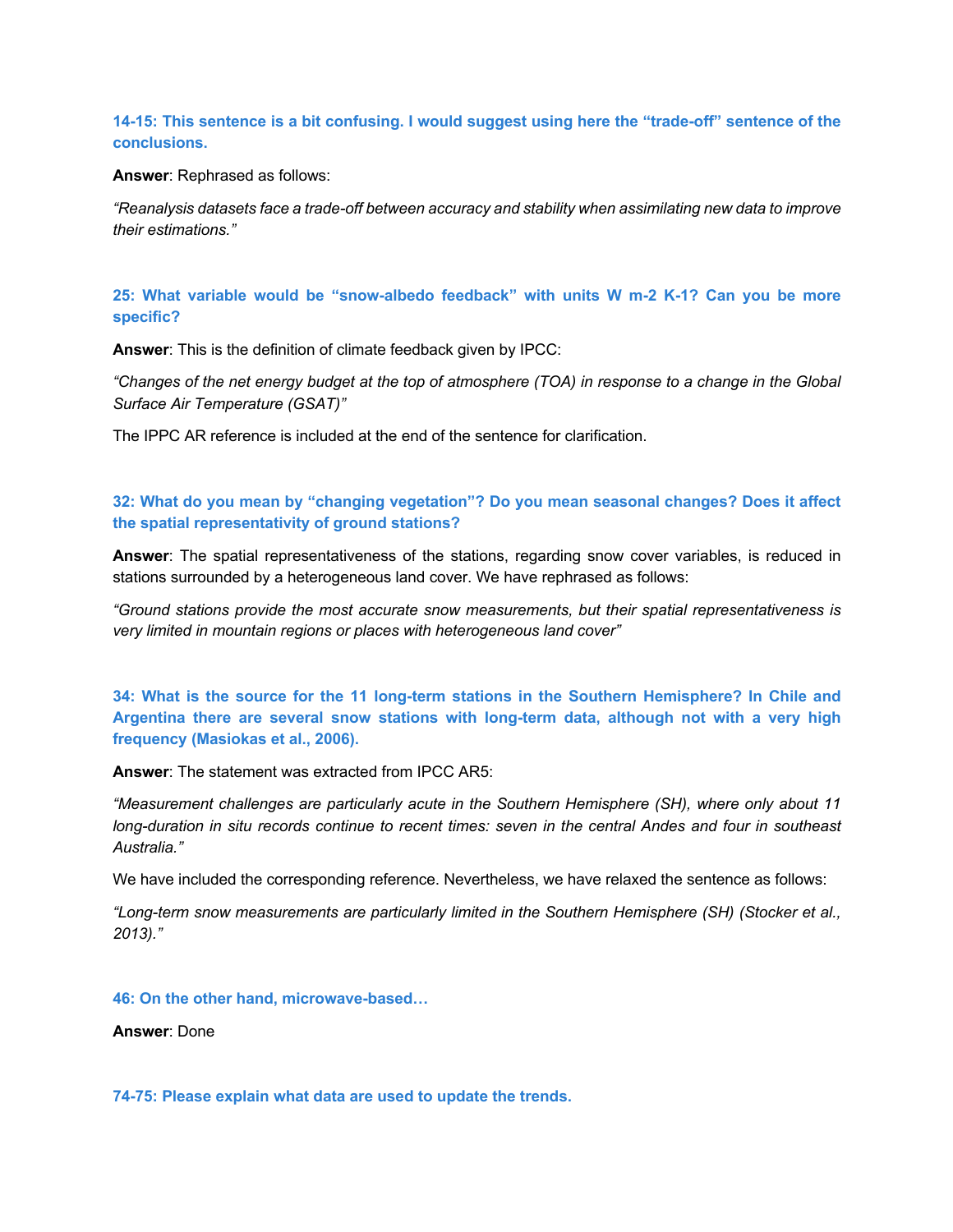**Answer**: We have added the following clarification:

*"The study also updates the snow cover trends in the Northern Hemisphere from 1955 to 2015. Snow depth and snow cover trends are evaluated with in-situ data due to the discontinuities and trends found in gridded datasets. Snow cover extent could be only evaluated by inter-comparing the three gridded datasets."*

**98: "consistent with" wouldn't be more precise "derived from"?**

**Answer**: Rephrased as follows:

*"ERA5-Land is a replay of the land component of the ERA5 climate reanalysis, forced by meteorological fields from ERA5"*

**101-102: "but snow…" can be deleted as is a repetition from the previous paragraph.**

**Answer**: Done.

**141: series.**

**Answer**: Corrected.

**159: "The course products evaluated" this is a bit unclear as it seems that you are evaluating the reanalysis. Please replace by something like: "The coarse pixels correspond to that of ERA5 and ERA5-Land"**

**Answer**: We are indeed evaluating the quality of reanalysis products, so the interpretation is correct.

### **160: Why did you choose 2015?**

**Answer**: We chose 2015 because it is the first full year provided by IMS 1km. We believe that one year of data is enough to evaluate the spatial representativeness of the stations, since we are covering all the snow cover patterns throughout the year.

## **184: 50 or 5%?**

**Answer**: SCF = 50%. We have modified Fig. 2 x-axis (previously it was in 0-10 scale) to be consistent with numbers in the text.

**185: in the middle of these values**

**Answer**: Done.

**226: affected by the station removal.**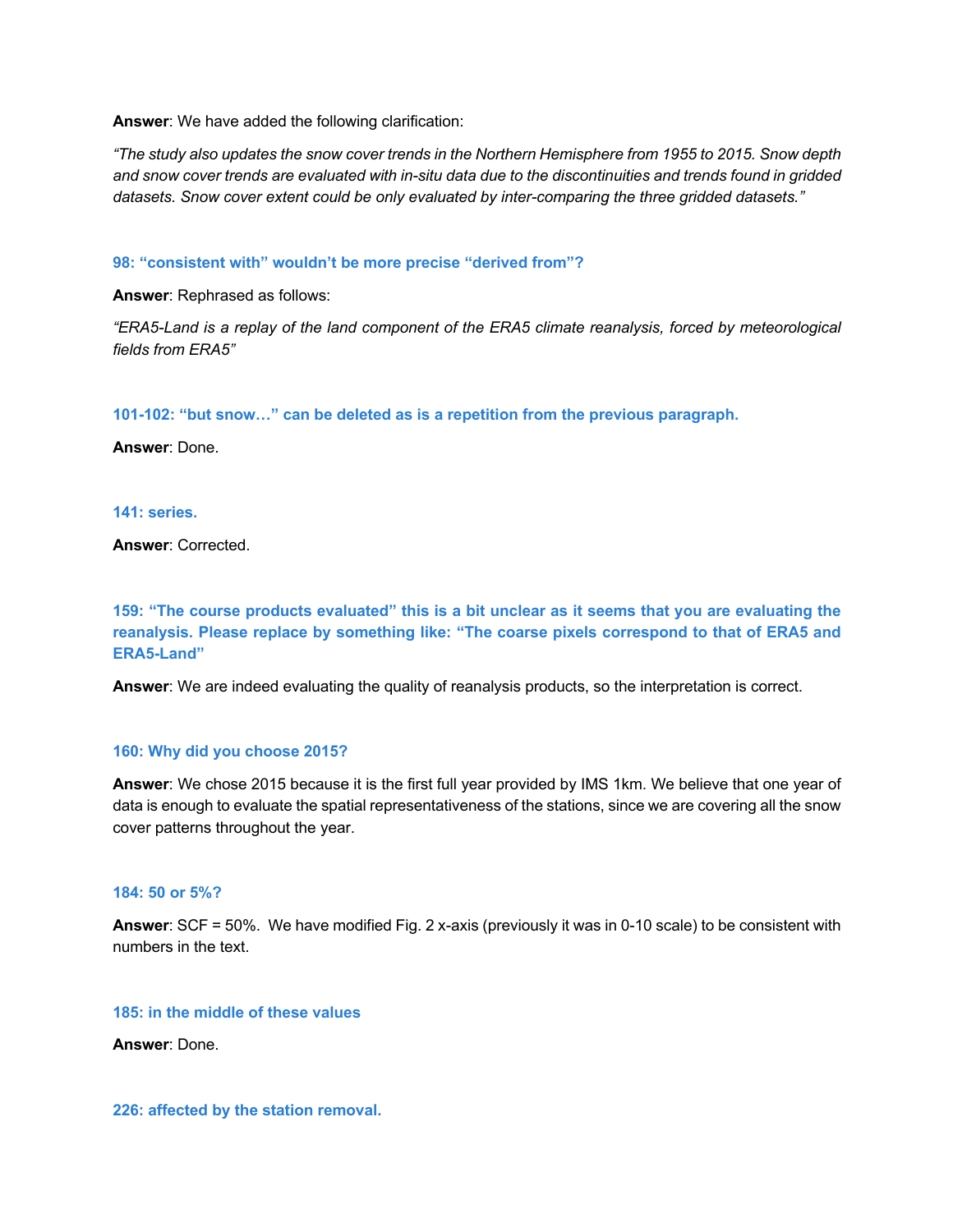**Answer**: Added.

#### **233: SSE<=4.01**

**Answer**: Corrected

**252: RIHMI instead of RIHIMI. There might be more typos with this acronym, please revise.**

**Answer**: Thanks. We have revised the manuscript accordingly.

**257: lack of direct data assimilation**

**Answer**: Thanks. Added.

#### **274: In what figure can we see the positive trend?**

**Answer**: Fig A6 (fall) and Fig A7 (winter). We have specified the exact figures in the text.

**282: Delta bias was not defined as percentual. Please add the word "percentual" or similar. What would be the base for that percentage? Bias before?**

**Answer**: We have added the definition of both absolute and relative delta bias in the Methods section.

**361: …1950-2020 using data from the ground stations.**

**Answer**: Done.

#### **424: The acronym NWP has not been introduced**

**Answer**: We have defined it.

#### **Figure 2: Please add Snow Cover Fraction and Snow Depth in the caption.**

**Answer**: Thanks for the comment. We have added both.

#### **Figure 7: Why not showing the map of MAM in b?**

**Answer**: Because the number of significant trends in that season is smaller, and the few stations showing significant trends have diverging signs. Boxplots in Fig. A8 also evidence the lack of artificial trends globally in MAM.

We have clarified why we did not include this map in the figure caption.